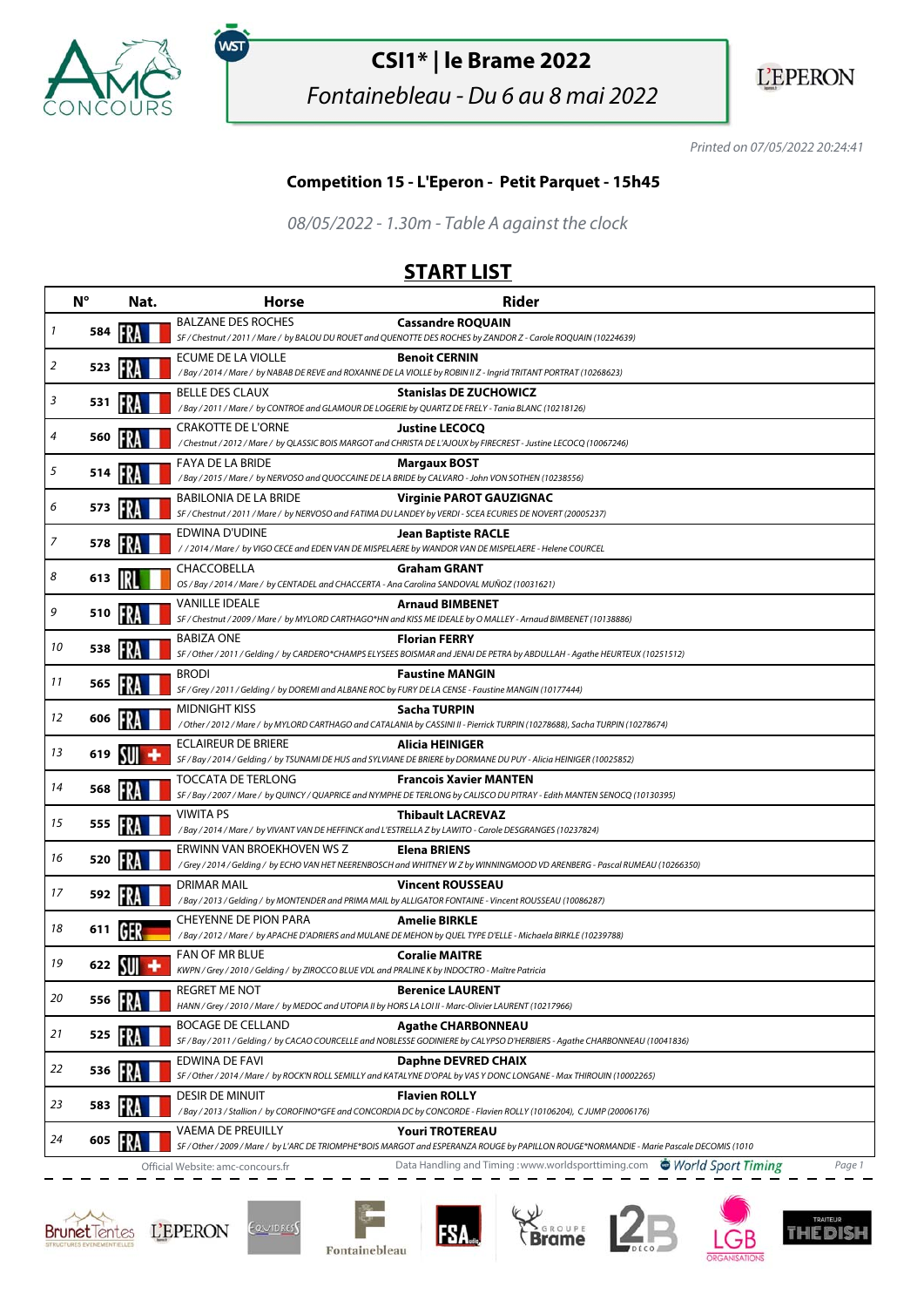## **START LIST**

|    | $N^{\circ}$ | Nat. | <b>Horse</b>                                                                                                                              | <b>Rider</b>                                                                                                                                                             |
|----|-------------|------|-------------------------------------------------------------------------------------------------------------------------------------------|--------------------------------------------------------------------------------------------------------------------------------------------------------------------------|
| 25 | 547         |      | <b>CHANEL DE RHODES</b><br>SF / Chestnut / 2012 / Mare / by LANDO and COCO GIRL III by ELF III - Louise GAYET (10187760)                  | <b>Louise GAYET</b>                                                                                                                                                      |
| 26 | 549         |      | DALLAS D'AUGE                                                                                                                             | <b>Laurene GOUT</b><br>/ Chestnut / 2013 / Gelding / by SAFARI D'AUGE and MELIBEA D'AUGE by GALOUBET A - S.C.E.A. HARAS DE BLANCASTEL (20017890)                         |
| 27 | 528         |      | <b>BLACK KNIGHT GEM</b><br>SF / Black / 2011 / Gelding / by C INDOCTRO and RHAPSODIE GEM by KANNAN*GFE - Sandrine LE POTIER (10066507)    | <b>Camille CONDE FERREIRA</b>                                                                                                                                            |
| 28 | 582         |      | <b>ACELAN DE CUSSAT</b><br>/ Chestnut / 2010 / Gelding / by RADIEUX and CITE DU TERROU by QUIDAM NORMAND - Gabrielle FLEXER (10058947)    | <b>Camille RICHOU</b>                                                                                                                                                    |
| 29 | 546         |      | TAMARA DU BOURG                                                                                                                           | <b>Olivier GAUZIGNAC</b><br>SF / Bay / 2007 / Mare / by FLIPPER D'ELLE*HN* and HERMINE HB, HOLST by LANDSLIDE - Marie CORREGE (10031665), Julie LABESCAT (10266878)      |
| 30 | 576         |      | <b>TANAELLE DU MOULIN</b><br>SF / Bay / 2007 / Mare / by LARINO and KARMA DES BARREAUX by THOAS DU THEILLET - Robert MOULIN (10273165)    | <b>Anastasia POPOVICI</b>                                                                                                                                                |
| 31 | 603         |      | <b>KALISTA</b>                                                                                                                            | <b>Bethsabee THIROUIN DEVRED</b>                                                                                                                                         |
| 32 | 612         |      | BWP / Other / 2010 / Mare / by GAME BOY and ODELIN U by HATTRICK - Max THIROUIN (10002265)<br><b>GIPSY GIRL DB</b>                        | <b>Maxime PEREZ</b>                                                                                                                                                      |
|    |             |      | SBS / Bay / 2012 / Mare / by ELVIS TER PUTTE and BELPHEGOR DB by NABAB DE REVE - Jean Claude BERNARD (10191147)<br><b>TORMAL'N DERICK</b> | <b>Sebastien SAUZAY</b>                                                                                                                                                  |
| 33 | 593         |      | SF / Bay / 2007 / Gelding / by ROBIN II Z and KIS MISS LA COUR by CALYPSO D'HERBIERS - Sebastien SAUZAY (10071205)                        |                                                                                                                                                                          |
| 34 | 570         |      | <b>BOLIVIE DES ROIS</b>                                                                                                                   | <b>Sylvain MONTIGNY</b><br>SF / Bay / 2011 / Mare / by NORWAY DE LA LANDE and FORTUNE DU PAITIS by VIS VERSA*HN - Roger GREARD (10250221), Agnes GREARD-PARIS (10250222) |
| 35 | 526         |      | <b>VERTIGO DES COURLIS</b>                                                                                                                | <b>Virginie CHEMLA</b><br>/ Chestnut / 2009 / Gelding / by DIAMANT DE SEMILLY and JIPSY DES COURLIS by VERSAILLES II - Virginie CHEMLA (10039594)                        |
| 36 | 545         |      | <b>CARITA DU SOLEIL</b><br>/ Bay / 2012 / Mare / by BALOU DU ROUET and QUINTA DU SOLEIL by DIAMANT DE SEMILLY - Olivier AUVRAY (10219799) | <b>Ludovic GAUDIN</b>                                                                                                                                                    |
| 37 | 535         |      | <b>DIONYSOS DE RHODES</b>                                                                                                                 | <b>Lara DERVAUX</b><br>/ Bay / 2013 / Stallion / by TOP GUN SEMILLY and NIMIBOKO by GRANNOX - S.C.E.A. LE MONT ROUGE ELEVAGE DU MONT ROUGE (20005792)                    |
| 38 | 623         |      | <b>BELLISSIMA GRAVELOTTE</b><br>SF / Grey / 2011 / Mare / by EUROCOMMERCE BERLIN and WOMINA by LAWRENCE - Jeannine FLOWER (10135340)      | <b>Emilie FLOWER</b>                                                                                                                                                     |
| 39 | 588         |      | N DAYCLIC DE LA BERANGERI                                                                                                                 | <b>Jeanne ROSSEZ</b>                                                                                                                                                     |
| 40 |             |      | LAITA DE PREUILLY Z                                                                                                                       | / Chestnut / 2013 / Stallion / by ELVIS TER PUTTE and KYRIELLE DE LA DIVE by COUCA DE CALABRE*HN - Marine DURAND (10280667)<br><b>Guillaume GUINAUD</b>                  |
|    | 551         |      | <b>EMILIE JOLIE</b>                                                                                                                       | /Bay / 2013 / Mare / by L'ARC DE TRIOMPHE*BOIS MARGOT and SWEET CHIN by CHIN CHIN - S.C. HARAS DE PREUILLY (20005740)<br><b>Benjamin BALISTRERI</b>                      |
| 41 | 504         |      | /Bay / 2014 / Mare / by CONSUL DL VIE Z*GFE and QUICK STEP by QUICK STAR - Benjamin BALISTRERI (10118982)                                 |                                                                                                                                                                          |
| 42 | 501         |      | FEAL SAINT PAER                                                                                                                           | <b>Emilie BUSSEREAU</b><br>/Bay / 2015 / Gelding / by OGANO SITTE and BEATITUDE by ALBERT DU BERLAIS - S.C.E.A. SAINT PAER EQUICENTRE (20018518)                         |
| 43 | 543         |      | <b>EMMY DES CHAINES</b><br>/ Bay / 2014 / Mare / by CARINJO*HDC and VAYA DE BRENIL CHAINE by QUIDAM DE REVEL - Stephane FREY (10019831)   | <b>Stephane FREY</b>                                                                                                                                                     |
| 44 | 509         |      | BATTLE STAR DU BANCO<br>SF / Chestnut / 2011 / Stallion / by MARIUS CLAUDIUS and POLKA DU BANCO by NARCOS II - Emy BILLARD (10074271)     | <b>Emy BILLARD</b>                                                                                                                                                       |
| 45 | 558         |      | ETINCELLE D'ALLOU<br>/ Other / 2014 / Mare / by CABDULA DU TILLARD and VERDENNE D'ALLOU by QUITE EASY - Julie LAYLY (10173048)            | <b>Julie LAYLY</b>                                                                                                                                                       |
| 46 | 571         |      | URANIE DE VALETTE<br>SF / Bay / 2008 / Mare / by TREASURE Z and EMERAUDE VALETTE by QREDO DE PAULSTRA - Audrey MORIN (10104946)           | <b>Audrey MORIN</b>                                                                                                                                                      |
| 47 | 585         |      | <b>CHAHITANE D'ARAGON</b>                                                                                                                 | <b>Cassandre ROQUAIN</b>                                                                                                                                                 |
| 48 | 566         |      | <b>FURISTO</b>                                                                                                                            | / Other / 2012 / Mare / by NO NAME DE SIVA*LM and NACREE DE SAIRE by GUNTER D'L'HERBAGE - Carole ROQUAIN (10224639)<br><b>Faustine MANGIN</b>                            |
| 49 | 590         |      | / Other / 2010 / Stallion / by CORLAND and VERMA W by KOJAK - Faustine MANGIN (10177444)<br><b>CHAMAN DECHAINE</b>                        | <b>Gaelle ROTKOPF</b>                                                                                                                                                    |
|    |             |      | CHACCOLADY                                                                                                                                | / Other / 2012 / Gelding / by KANNAN and PRINCESS ROUGE by FIRST BRIDE - Damien ROTKOPF (10084743), Gaelle ROTKOPF (10095784)<br><b>Florian FERRY</b>                    |
| 50 | 539         |      | <b>ESCORT DE MONS</b>                                                                                                                     | / Other / 2010 / Mare / by CHACCO BLUE and LANDLADY by LACANTUS - Agathe HEURTEUX (10251512), S.C.E.A. DES ANGLOS (20017778)                                             |
| 51 | 524         |      |                                                                                                                                           | <b>Benoit CERNIN</b><br>//2014/Mare/by AIR JORDAN and JACINTHE D'ARNOULT by SUPER DE BOURRIERE - Laurent CERNIN, S.A.R.L. BENOIT CERNIN                                  |
| 52 | 511         |      | <b>VIOLETTE MAIL</b><br>SF / Grey / 2009 / Mare / by UTRILLO Z and MIRABELLE MAIL by REBEL Z - Arnaud BIMBENET (10138886)                 | <b>Arnaud BIMBENET</b>                                                                                                                                                   |
| 53 | 506         |      | CIGALE DE GROOM                                                                                                                           | <b>Romane BAUDAT</b><br>/Bay / 2012 / Mare / by READY BOY DES FORETS*HN and ROMY DE GROOM by GENTLEMAN PLATIERE - SARL ECURIE BOST (20001108)                            |
| 54 | 561         |      | KJERO VD HERKKANT<br>/Chestnut/2010/Gelding/ by ANDRETTI Z and VALINE VAN DE HERKKRANT by DARCO - Patrick LECOCQ (10281520)               | <b>Justine LECOCQ</b>                                                                                                                                                    |

Official Website: amc-concours.fr Data Handling and Timing :www.worldsporttiming.com Page 2







**FSA.**